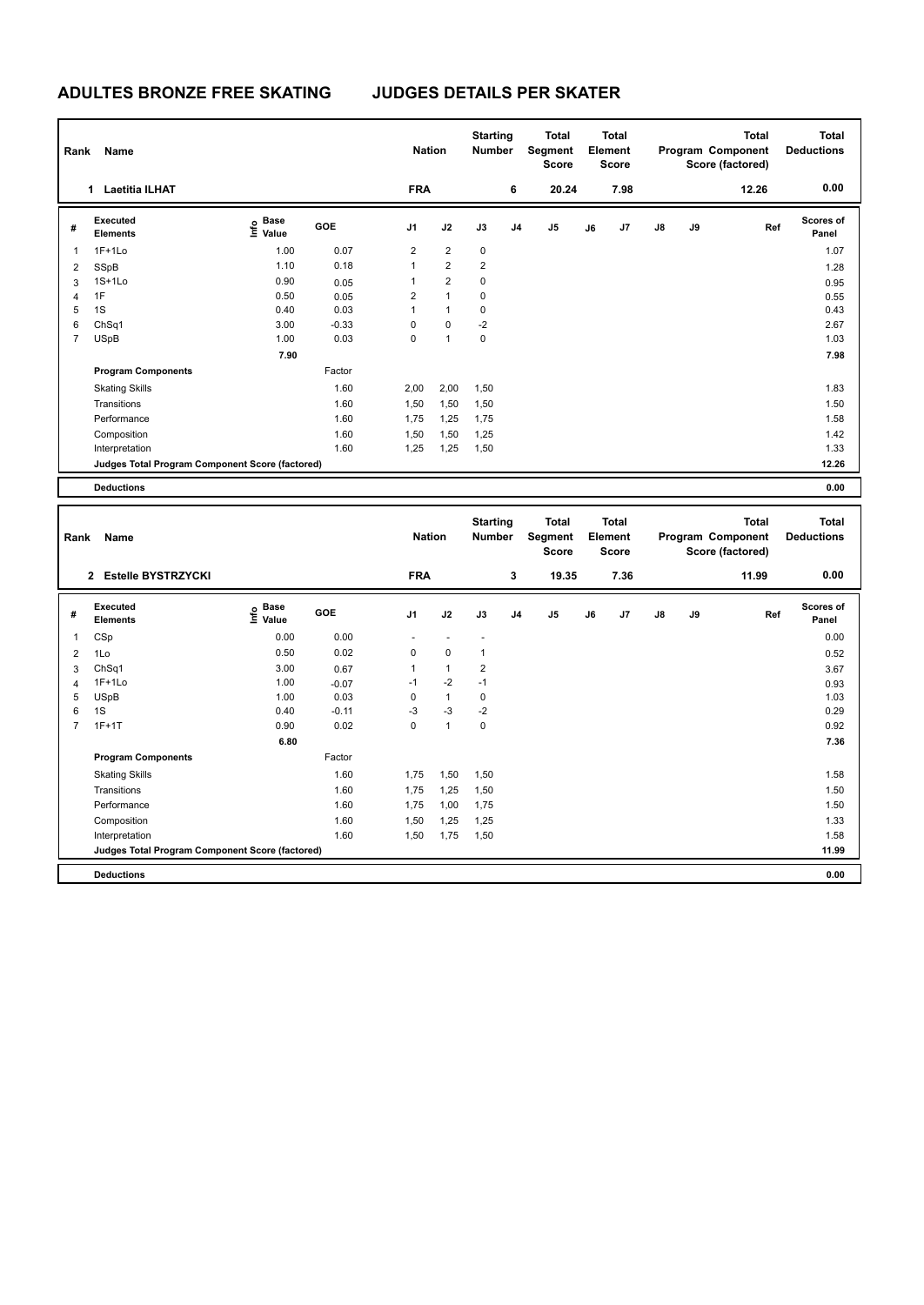| Name<br>Rank   |                                                 |  |                           | <b>Nation</b> |                | <b>Starting</b><br><b>Number</b> |              | <b>Total</b><br>Segment<br><b>Score</b> | Total<br>Element<br><b>Score</b> |    |                |               | <b>Total</b><br>Program Component<br>Score (factored) | Total<br><b>Deductions</b> |                           |
|----------------|-------------------------------------------------|--|---------------------------|---------------|----------------|----------------------------------|--------------|-----------------------------------------|----------------------------------|----|----------------|---------------|-------------------------------------------------------|----------------------------|---------------------------|
|                | <b>Anais FREULON</b><br>3                       |  |                           |               | <b>FRA</b>     |                                  |              | $\mathbf 2$                             | 18.53                            |    | 7.59           |               |                                                       | 10.94                      | 0.00                      |
| #              | Executed<br><b>Elements</b>                     |  | Base<br>e Base<br>⊆ Value | GOE           | J <sub>1</sub> | J2                               | J3           | J <sub>4</sub>                          | J5                               | J6 | J <sub>7</sub> | $\mathsf{J}8$ | J9                                                    | Ref                        | <b>Scores of</b><br>Panel |
| $\mathbf 1$    | 1Lz                                             |  | 0.60                      | $-0.08$       | $-1$           | $-2$                             | $-1$         |                                         |                                  |    |                |               |                                                       |                            | 0.52                      |
| $\overline{2}$ | ChSq1                                           |  | 3.00                      | 0.00          | 0              | $\mathbf 0$                      | $\mathbf 0$  |                                         |                                  |    |                |               |                                                       |                            | 3.00                      |
| 3              | $1F+1Lo$                                        |  | 1.00                      | $-0.08$       | $-2$           | $-1$                             | $-2$         |                                         |                                  |    |                |               |                                                       |                            | 0.92                      |
| 4              | <b>USpB</b>                                     |  | 1.00                      | 0.13          | 1              | $\overline{2}$                   | $\mathbf{1}$ |                                         |                                  |    |                |               |                                                       |                            | 1.13                      |
| 5              | 1Lo                                             |  | 0.50                      | $-0.03$       | 0              | $-1$                             | $-1$         |                                         |                                  |    |                |               |                                                       |                            | 0.47                      |
| 6              | SSpB                                            |  | 1.10                      | 0.00          | 0              | $\mathbf 0$                      | 0            |                                         |                                  |    |                |               |                                                       |                            | 1.10                      |
| $\overline{7}$ | 1F                                              |  | 0.50                      | $-0.05$       | $-2$           | $\mathbf 0$                      | $-1$         |                                         |                                  |    |                |               |                                                       |                            | 0.45                      |
|                |                                                 |  | 7.70                      |               |                |                                  |              |                                         |                                  |    |                |               |                                                       |                            | 7.59                      |
|                | <b>Program Components</b>                       |  |                           | Factor        |                |                                  |              |                                         |                                  |    |                |               |                                                       |                            |                           |
|                | <b>Skating Skills</b>                           |  |                           | 1.60          | 1,75           | 1,50                             | 1,25         |                                         |                                  |    |                |               |                                                       |                            | 1.50                      |
|                | Transitions                                     |  |                           | 1.60          | 1,25           | 1,00                             | 1,50         |                                         |                                  |    |                |               |                                                       |                            | 1.25                      |
|                | Performance                                     |  |                           | 1.60          | 1,25           | 1,50                             | 1,50         |                                         |                                  |    |                |               |                                                       |                            | 1.42                      |
|                | Composition                                     |  |                           | 1.60          | 1,25           | 1,75                             | 1,50         |                                         |                                  |    |                |               |                                                       |                            | 1.50                      |
|                | Interpretation                                  |  |                           | 1.60          | 1,00           | 1,25                             | 1,25         |                                         |                                  |    |                |               |                                                       |                            | 1.17                      |
|                | Judges Total Program Component Score (factored) |  |                           |               |                |                                  |              |                                         |                                  |    |                |               |                                                       |                            | 10.94                     |
|                | <b>Deductions</b>                               |  |                           |               |                |                                  |              |                                         |                                  |    |                |               |                                                       |                            | 0.00                      |

! Not clear edge

| Rank           | Name                                            |   |                                                                               |            | <b>Nation</b>  |             | <b>Starting</b><br><b>Number</b> |                | <b>Total</b><br>Segment<br><b>Score</b> |    | <b>Total</b><br>Element<br><b>Score</b> |               |    | <b>Total</b><br>Program Component<br>Score (factored) | <b>Total</b><br><b>Deductions</b> |
|----------------|-------------------------------------------------|---|-------------------------------------------------------------------------------|------------|----------------|-------------|----------------------------------|----------------|-----------------------------------------|----|-----------------------------------------|---------------|----|-------------------------------------------------------|-----------------------------------|
|                | 4 Oceane LE NOUVEL                              |   |                                                                               |            | <b>FRA</b>     |             |                                  | 1              | 16.02                                   |    | 5.88                                    |               |    | 10.14                                                 | 0.00                              |
| #              | Executed<br><b>Elements</b>                     |   | $\overset{\circ}{\text{\sf E}}$ Base<br>$\overset{\circ}{\text{\sf E}}$ Value | <b>GOE</b> | J <sub>1</sub> | J2          | J3                               | J <sub>4</sub> | J5                                      | J6 | J <sub>7</sub>                          | $\mathsf{J}8$ | J9 | Ref                                                   | Scores of<br>Panel                |
| 1              | SSpB                                            |   | 1.10                                                                          | $-0.11$    | $-1$           | $\mathbf 0$ | $-2$                             |                |                                         |    |                                         |               |    |                                                       | 0.99                              |
| 2              | 1Lze+1Lo<<                                      | e | 0.45                                                                          | $-0.23$    | -5             | $-5$        | $-5$                             |                |                                         |    |                                         |               |    |                                                       | 0.22                              |
| 3              | $1F+1Lo$                                        |   | 1.00                                                                          | $-0.10$    | $-1$           | $-3$        | $-2$                             |                |                                         |    |                                         |               |    |                                                       | 0.90                              |
| 4              | <b>CUSpB</b>                                    |   | 1.50                                                                          | $-0.65$    | -4             | -4          | $-5$                             |                |                                         |    |                                         |               |    |                                                       | 0.85                              |
| 5              | 1F                                              |   | 0.50                                                                          | $-0.08$    | $-1$           | $-2$        | $-2$                             |                |                                         |    |                                         |               |    |                                                       | 0.42                              |
| 6              | ChSq1                                           |   | 3.00                                                                          | $-0.50$    | $\mathbf 0$    | $-2$        | $-1$                             |                |                                         |    |                                         |               |    |                                                       | 2.50                              |
| $\overline{7}$ | $1$ Lze $<<$                                    | e | 0.00                                                                          | 0.00       |                |             |                                  |                |                                         |    |                                         |               |    |                                                       | 0.00                              |
|                |                                                 |   | 7.55                                                                          |            |                |             |                                  |                |                                         |    |                                         |               |    |                                                       | 5.88                              |
|                | <b>Program Components</b>                       |   |                                                                               | Factor     |                |             |                                  |                |                                         |    |                                         |               |    |                                                       |                                   |
|                | <b>Skating Skills</b>                           |   |                                                                               | 1.60       | 1,75           | 1,25        | 1,25                             |                |                                         |    |                                         |               |    |                                                       | 1.42                              |
|                | Transitions                                     |   |                                                                               | 1.60       | 1,00           | 1,00        | 1,50                             |                |                                         |    |                                         |               |    |                                                       | 1.17                              |
|                | Performance                                     |   |                                                                               | 1.60       | 1,25           | 1,50        | 1,50                             |                |                                         |    |                                         |               |    |                                                       | 1.42                              |
|                | Composition                                     |   |                                                                               | 1.60       | 1,25           | 1,25        | 1,25                             |                |                                         |    |                                         |               |    |                                                       | 1.25                              |
|                | Interpretation                                  |   |                                                                               | 1.60       | 1,00           | 1,00        | 1,25                             |                |                                         |    |                                         |               |    |                                                       | 1.08                              |
|                | Judges Total Program Component Score (factored) |   |                                                                               |            |                |             |                                  |                |                                         |    |                                         |               |    |                                                       | 10.14                             |
|                | <b>Deductions</b>                               |   |                                                                               |            |                |             |                                  |                |                                         |    |                                         |               |    |                                                       | 0.00                              |

<< Downgraded jump e Wrong edge